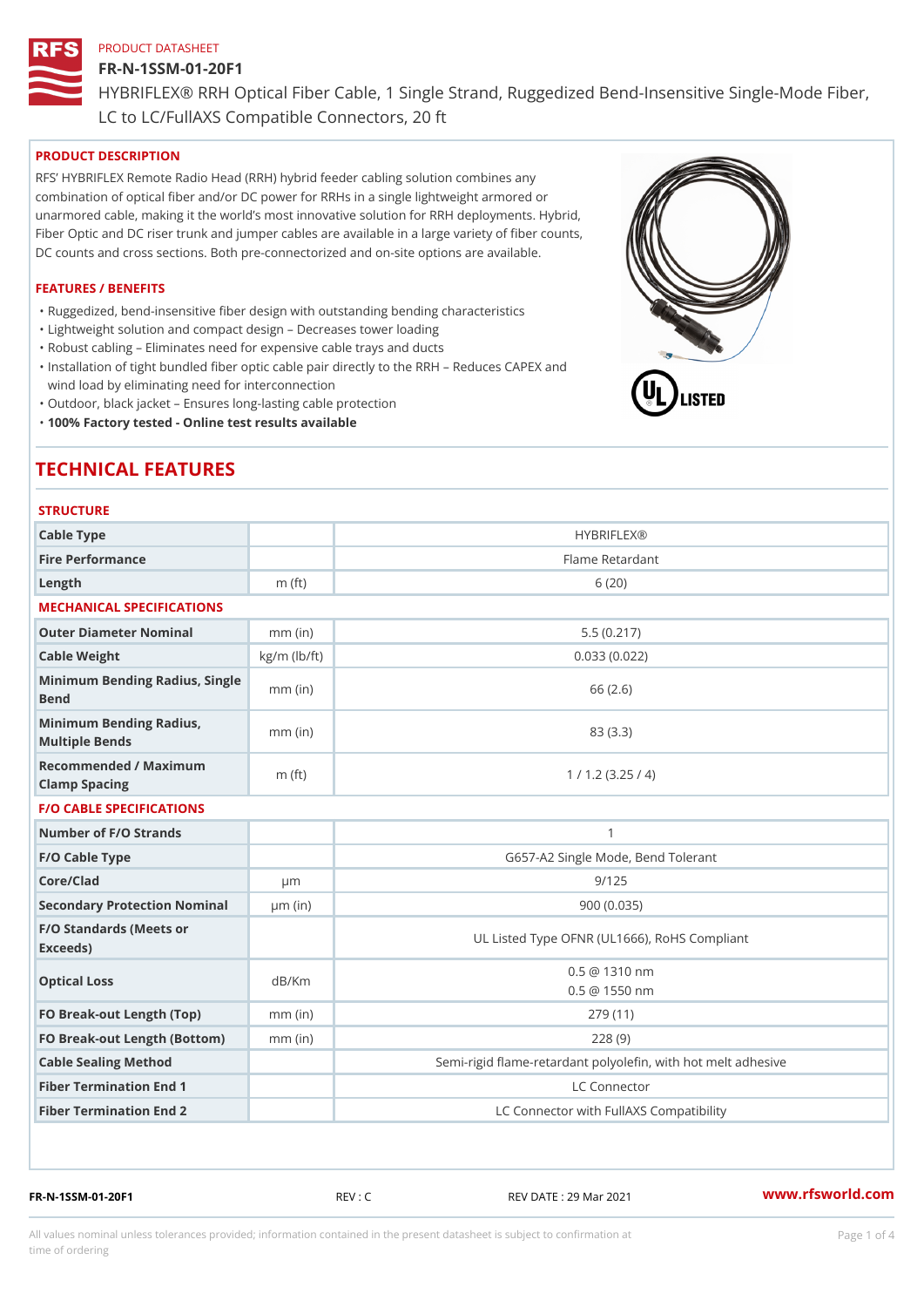# FR-N-1SSM-01-20F1

HYBRIFLEX® RRH Optical Fiber Cable, 1 Single Strand, Ruggedized Be LC to LC/FullAXS Compatible Connectors, 20 ft

| CABLE JACKET                                    |                              |                                             |  |  |  |
|-------------------------------------------------|------------------------------|---------------------------------------------|--|--|--|
| UV-Protection Individual and<br>External Jacket |                              | Yes                                         |  |  |  |
| Jacket Material                                 |                              | Flame Retardant, Indoor/Outdoor, PVC, Black |  |  |  |
| TESTING AND ENVIRONMENTAL                       |                              |                                             |  |  |  |
| Storage Temperature                             | $^{\circ}$ C ( $^{\circ}$ F) | $-40$ to $70$ ( $-40$ to $158$ )            |  |  |  |
| Operation Temperature                           | $^{\circ}$ C ( $^{\circ}$ F  | $-40$ to 65 ( $-40$ to 149)                 |  |  |  |
| Installation Temperature                        | $^{\circ}$ C ( $^{\circ}$ F  | $-20$ to 65 ( $-4$ to 149)                  |  |  |  |
| Jacket Specifications                           |                              | UL 1666                                     |  |  |  |

# EXTERNAL DOCUMENT LINKS

NOTES

Installation Guidelwinessad QuickShip 2.0 Program [Informa](http://www.rfsworld.com/images/hybriflex/quickship_program_2.pdf)tion: On-line Factory Te[s](https://www.rfsworld.com/pictures/userfiles/programs/AAST Latest Version.zip)teResults:

### ADDITIONAL ASSEMBLIES - 1 PAIR SM FIBERED DITIONAL ASSEMBLIES - 2 PAIR SM FIBER

| Length, ft | Model Number                   |
|------------|--------------------------------|
| 10         | $FR - N - 1$ S M - 01 - 10 F 1 |
| 20         | $FR - N - 1$ S M - 01 - 20 F 1 |
| 30         | FR-N-1SM-01-30F1               |
| 40         | FR-N-1SM-01-40F1               |
| 50         | FR-N-1SM-01-50F1               |
| 60         | FR-N-1SM-01-60F1               |
| 79         | FR-N-1SM-01-70F1               |
| 80         | FR-N-1SM-01-80F1               |
| 90         | $FR - N - 1$ S M - 01 - 90 F 1 |
| 100        | FR-N-1SM-01-100F1              |

| Length, ft | Model Number                  |
|------------|-------------------------------|
| 10         | $FR - N - 2SM - 01 - 10F1$    |
| 20         | FR-N-2SM-01-20F1              |
| 30         | $FR - N - 2 SM - 01 - 30 F1$  |
| 40         | $FR - N - 2 SM - 01 - 40 F1$  |
| 50         | FR-N-2SM-01-50F1              |
| 60         | FR-N-2SM-01-60F1              |
| 70         | $FR - N - 2 SM - 01 - 70 F1$  |
| 80         | FR-N-2SM-01-80F1              |
| 90         | $FR - N - 2 S M - 01 - 90 F1$ |
| 100        | $FR - N - 2 SM - 01 - 100 F1$ |
|            |                               |

FR-N-1SSM-01-20F1 REV : C REV DATE : 29 Mar 2021 [www.](https://www.rfsworld.com)rfsworld.com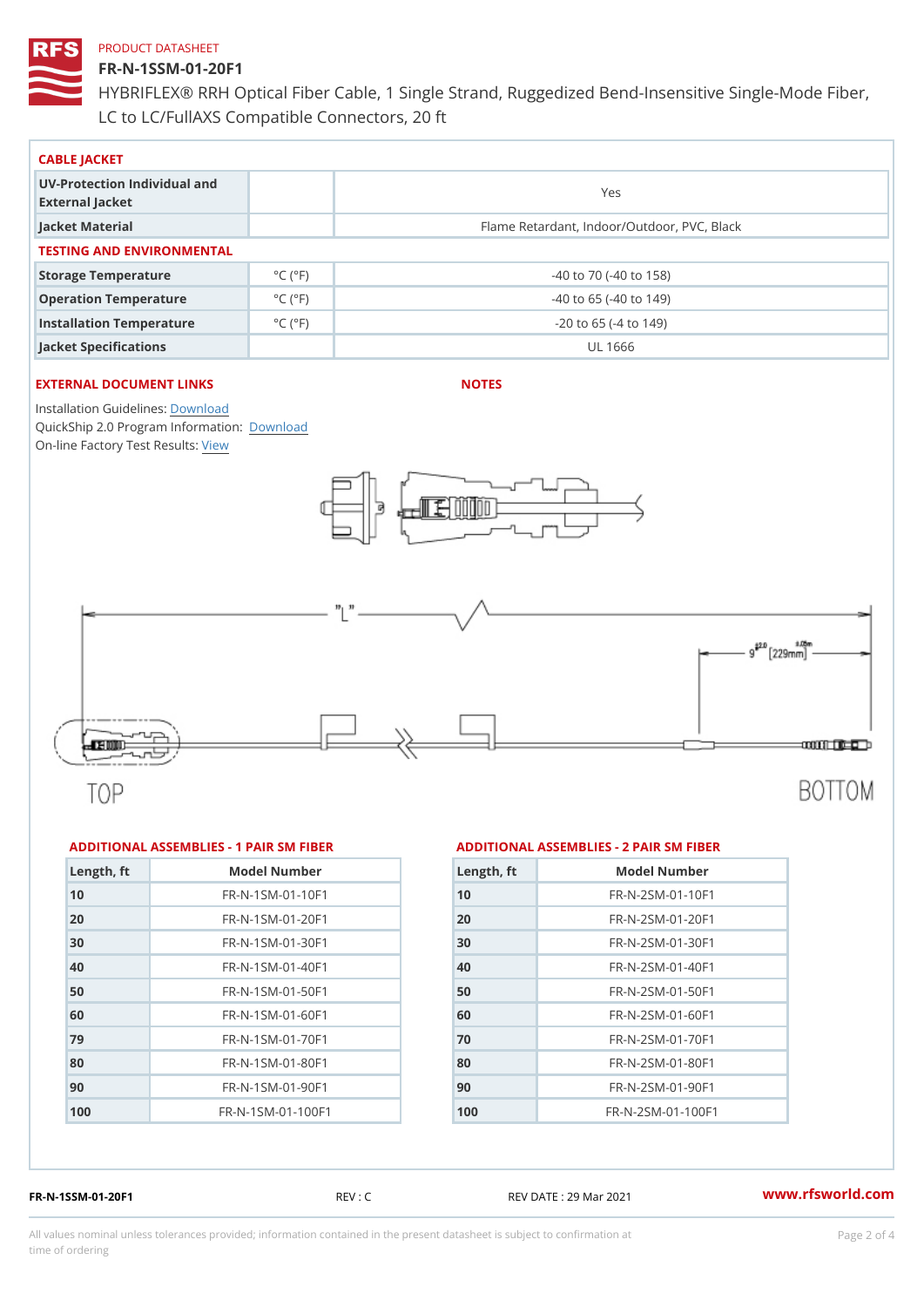# FR-N-1SSM-01-20F1

HYBRIFLEX® RRH Optical Fiber Cable, 1 Single Strand, Ruggedized Be LC to LC/FullAXS Compatible Connectors, 20 ft

ADDITIONAL ASSEMBLIES - 3 PAIR SM FIBERED DITIONAL ASSEMBLIES - 4 PAIR SM FIBER

| Length, ft | Model Number                   |
|------------|--------------------------------|
| 10         | $FR - N - 3 S M - 01 - 10 F1$  |
| 20         | $FR - N - 3 S M - 01 - 20 F1$  |
| 30         | FR-N-3SM-01-30F1               |
| 40         | $FR - N - 3 S M - 01 - 40 F1$  |
| 50         | FR-N-3SM-01-50F1               |
| 60         | $FR - N - 3 S M - 01 - 60 F1$  |
| 79         | $FR - N - 3 S M - 01 - 70 F1$  |
| 80         | $FR - N - 3 S M - 01 - 80 F1$  |
| 90         | FR-N-3SM-01-90F1               |
| 100        | $FR - N - 3 S M - 01 - 100 F1$ |

| Length, ft | Model Number                   |
|------------|--------------------------------|
| 10         | $FR - N - 4 SM - 01 - 10 F1$   |
| 20         | FR-N-4SM-01-20F1               |
| 30         | $FR - N - 4 S M - 01 - 30 F1$  |
| 40         | $FR - N - 4 S M - 01 - 40 F1$  |
| 50         | $FR - N - 4 SM - 01 - 50 F1$   |
| 60         | $FR - N - 4 SM - 01 - 60 F1$   |
| 7 0        | $FR - N - 4 SM - 01 - 70 F1$   |
| 80         | $FR - N - 4 S M - 01 - 80 F1$  |
| 90         | FR-N-4SM-01-90F1               |
| 100        | $FR - N - 4 S M - 01 - 100 F1$ |

#### ADDITIONAL ASSEMBLIES - 1 STRAND SM FABSDRTIONAL ASSEMBLIES - 2 STRAND SM FIBER

| Length, ft | Model Number                     | $L$ ength, ft | Model Number                |
|------------|----------------------------------|---------------|-----------------------------|
| 10         | FR-N-1SSM-01-10F1                | 10            | FR-N-2SSM-01-10F1           |
| 20         | FR-N-1SSM-01-20F1                | 20            | FR-N-2SSM-01-20F1           |
| 30         | FR-N-1SSM-01-30F1                | 30            | FR-N-2SSM-01-30F1           |
| 40         | $FR - N - 1$ S S M - 01 - 40 F 1 | 40            | $FR - N - 2SSM - 01 - 40F1$ |
| 50         | $FR - N - 1$ S S M - 01 - 50 F 1 | 50            | $FR - N - 2SSM - 01 - 50F1$ |
| 60         | FR-N-1SSM-01-60F1                | 60            | $FR - N - 2SSM - 01 - 60F1$ |
| 70         | $FR - N - 1$ S S M - 01 - 70 F 1 | 70            | $FR - N - 2SSM - 01 - 70F1$ |
| 80         | FR-N-1SSM-01-80F1                | 80            | FR-N-2SSM-01-80F1           |
| 90         | FR-N-1SSM-01-90F1                | 90            | $FR - N - 2SSM - 01 - 90F1$ |
| 100        | FR-N-1SSM-01-100F1               | 100           | FR-N-2SSM-01-100F1          |
|            |                                  |               |                             |

#### ADDITIONAL ASSEMBLIES - 3 STRAND SM FABSDRTIONAL ASSEMBLIES - 4 STRAND SM FIBER

| Length, ft | Model Number                    |
|------------|---------------------------------|
| 10         | $FR - N - 3 S S M - 01 - 10 F1$ |
| 20         | FR-N-3SSM-01-20F1               |
| 30         | FR-N-3SSM-01-30F1               |
| 40         | $FR - N - 3 S S M - 01 - 40 F1$ |
| 50         | $FR - N - 3 S S M - 01 - 50 F1$ |
| 60         | FR-N-3SSM-01-60F1               |
| 70         | FR-N-3SSM-01-70F1               |
| 80         | $FR - N - 3 S S M - 01 - 80 F1$ |
| 90         | FR-N-3SSM-01-90F1               |
| 100        | FR-N-3SSM-01-100F1              |

| Length, ft | Model Number                     |
|------------|----------------------------------|
| 10         | $FR - N - 4$ S S M - 01 - 10 F 1 |
| 20         | FR-N-4SSM-01-20F1                |
| 30         | $FR - N - 4$ S S M - 01 - 30 F 1 |
| 40         | $FR - N - 4 S S M - 01 - 40 F1$  |
| 50         | FR-N-4SSM-01-50F1                |
| 60         | FR-N-4SSM-01-60F1                |
| 70         | $FR - N - 4$ S S M - 01 - 70 F 1 |
| 80         | $FR - N - 4$ S S M - 01 - 80 F 1 |
| 90         | $FR - N - 4$ S S M - 01 - 90 F 1 |
| 100        | FR-N-4SSM-01-100F1               |

FR-N-1SSM-01-20F1 REV : C REV DATE : 29 Mar 2021 [www.](https://www.rfsworld.com)rfsworld.com

All values nominal unless tolerances provided; information contained in the present datasheet is subject to Pcapgeling that i time of ordering